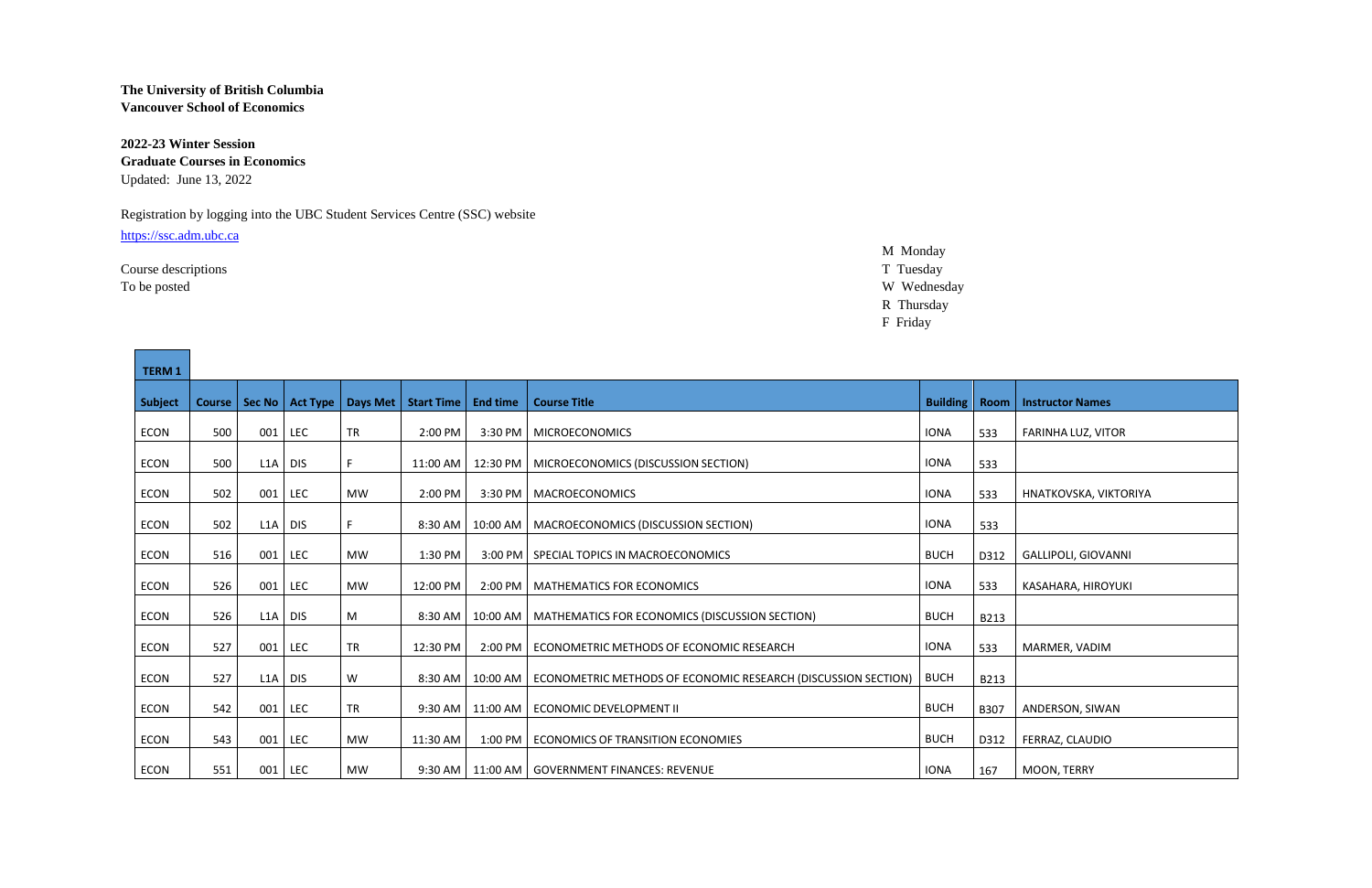| ECON | 560 | 001<br>LEC        | MW        | 3:30 PM  | 5:00 PM  | <b>LABOUR ECONOMICS</b>                             | <b>BUCH</b> | D312 | GREEN, DAVID                       |
|------|-----|-------------------|-----------|----------|----------|-----------------------------------------------------|-------------|------|------------------------------------|
| ECON | 600 | 001<br><b>LEC</b> | <b>TR</b> | 12:30 PM | 2:00 PM  | MICROECONOMICS I                                    |             |      | LI, WEI                            |
|      |     |                   |           |          |          |                                                     | <b>IONA</b> | 633  |                                    |
| ECON | 600 | L1A<br><b>DIS</b> | F.        | 12:00 PM |          | 1:30 PM   MICROECONOMICS I (DISCUSSION SECTION)     | <b>IONA</b> | 633  |                                    |
| ECON | 602 | 001<br><b>LEC</b> | <b>TR</b> | 10:00 AM | 12:00 PM | <b>MACROECONOMICS I</b>                             | <b>IONA</b> | 633  | SIU, HENRY                         |
| ECON | 602 | L1A<br><b>DIS</b> | F         | 8:30 AM  | 10:00 AM | MACROECONOMICS I (DISCUSSION SECTION)               | <b>IONA</b> | 633  |                                    |
| ECON | 622 | 001<br><b>LEC</b> | <b>TR</b> | 2:00 PM  | 3:30 PM  | COMPUTATIONAL ECON                                  | <b>IONA</b> | 633  | SHRIMPF, PAUL                      |
| ECON | 626 | 001<br><b>LEC</b> | <b>MW</b> | 10:00 AM | 11:30 AM | <b>ECONOMETRIC THEORY I</b>                         | <b>IONA</b> | 633  | SCHRIMPF, PAUL                     |
| ECON | 626 | L1A<br><b>DIS</b> | F.        | 1:30 PM  |          | 3:00 PM   ECONOMETRIC THEORY I (DISCUSSION SECTION) | <b>BUCH</b> | B219 |                                    |
| ECON | 628 | 001<br><b>LEC</b> | MW        | 2:00 PM  | 3:30 PM  | TOPICS IN APPLIED ECONOMETRICS I                    | ANSO        | 205  | HOFFMANN, FLORIAN/SAGGIO, RAFFAELE |
| ECON | 640 | 001<br>SEM        | F         | 1:30 PM  |          | 3:30 PM   PHD RESEARCH SEMINAR                      | <b>IONA</b> | 533  |                                    |

| TERM 2      |        |        |            |                     |                   |                 |                                               |                 |             |                                   |
|-------------|--------|--------|------------|---------------------|-------------------|-----------------|-----------------------------------------------|-----------------|-------------|-----------------------------------|
| Subject     | Course | Sec No |            | Act Type   Days Met | <b>Start Time</b> | <b>End time</b> | <b>Course Title</b>                           | <b>Building</b> | Room        | <b>Instructor Names</b>           |
| ECON        | 514    | 001    | <b>LEC</b> | MW                  | 8:30 AM           | 10:00 AM        | <b>INFORMATION AND INCENTIVES</b>             | <b>IONA</b>     | 533         | PETERS, MICHAEL                   |
| ECON        | 541    | 001    | <b>LEC</b> | MW                  | $10:00$ AM        | 11:30 AM        | <b>ECONOMIC DEVELOPMENT I</b>                 | <b>BUCH</b>     | B309        | LOWE, MATT                        |
| ECON        | 544    | 001    | <b>LEC</b> | <b>TR</b>           | 11:00 AM          | 12:30 PM        | POLITICAL ECONOMY, INSTITUTIONS, AND BUSINESS | <b>IONA</b>     | 533         | NUNN, NATHAN                      |
| ECON        | 546    | 001    | LEC        | MW                  | 9:00 AM           |                 | 10:30 PM   MONETARY THEORY AND POLICY         | <b>BUCH</b>     | <b>B308</b> | HNATKOVSKA, VIKTORIYA             |
| <b>ECON</b> | 555    | 001    | <b>LEC</b> | <b>MW</b>           | 12:00 PM          | 1:30 PM         | INTERNATIONAL TRADE                           | <b>BUCH</b>     | B219        | <b>COUTURE, VICTOR</b>            |
| <b>ECON</b> | 556    | 001    | <b>LEC</b> |                     | 3:30 PM           | 6:30 PM         | INTERNATIONAL FINANCE                         | <b>BUCH</b>     | B211        | DEVEREUX, MICHAEL                 |
| ECON        | 561    | 001    | <b>LEC</b> | <b>TR</b>           | 12:30 PM          |                 | 2:00 PM   TOPICS IN INDUSTRIAL RELATIONS      | IONA            | 533         | HOFFMAN, FLORIAN/SAGGIO, RAFFAELE |